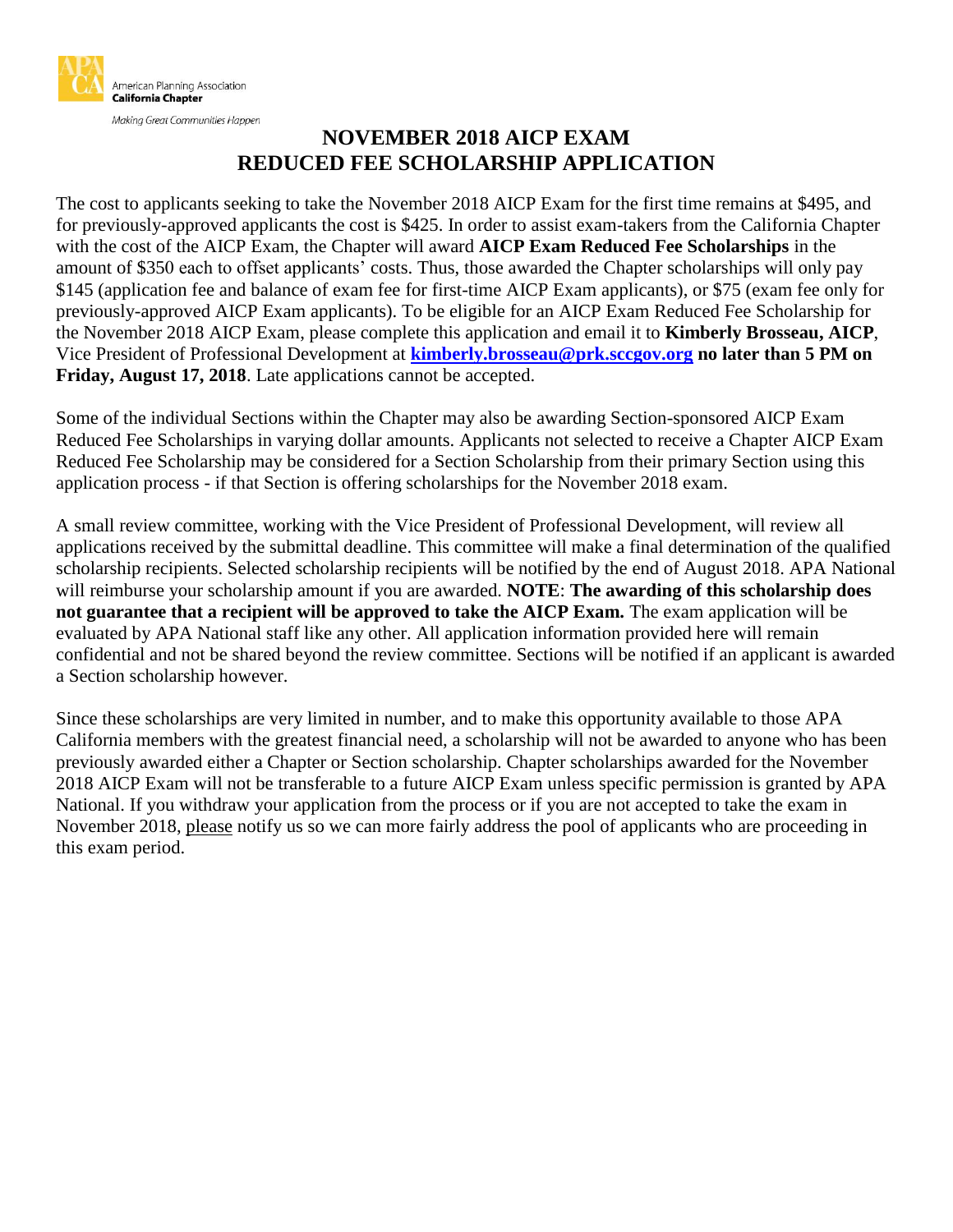# **NOVEMBER 2018 AICP EXAM SCHOLARSHIP APPLICATION**

| Name:   | <u> 1989 - Jan James James James James James James James James James James James James James James James James J</u> |
|---------|----------------------------------------------------------------------------------------------------------------------|
| Address | <u> 1980 - Andrea Andrewski, fransk politik (d. 1980)</u>                                                            |
| Email   |                                                                                                                      |
|         |                                                                                                                      |
|         | <b>Current APA Member Number:</b>                                                                                    |

**Note: if you have either changed your primary Section within APA California, or if you have recently changed your membership to APA California within the last 3 months, please include written confirmation of this recent transaction. If you have recently joined or rejoined APA, please include confirmation of your new membership along with your member number.**

#### **Your Current California Chapter Section:**

| $\Box$ Central                | $\Box$ Central Coast | $\Box$ Inland Empire                      | $\Box$ Los Angeles |
|-------------------------------|----------------------|-------------------------------------------|--------------------|
| $\Box$ Northern $\Box$ Orange |                      | $\Box$ Sacramento Valley $\Box$ San Diego |                    |

#### **Please Confirm Each of the Following by Initialing Statements 1-3:**

1. I have reviewed the educational and experience qualifications required to take the AICP exam and believe I meet them: (see<http://www.planning.org/certification/eligible/htm> for more information)

2. I am a member in good standing of the California Chapter of APA: \_\_\_\_\_\_\_\_\_\_\_\_\_

- 3. I have not previously received a Chapter or Section AICP Exam Reduced Fee Scholarship: \_\_\_\_\_\_\_\_\_\_\_
- 4. I have applied Early Decision to APA for the November 2018 AICP exam \_\_\_\_\_\_\_\_\_\_\_\_\_\_\_\_\_\_\_\_\_\_